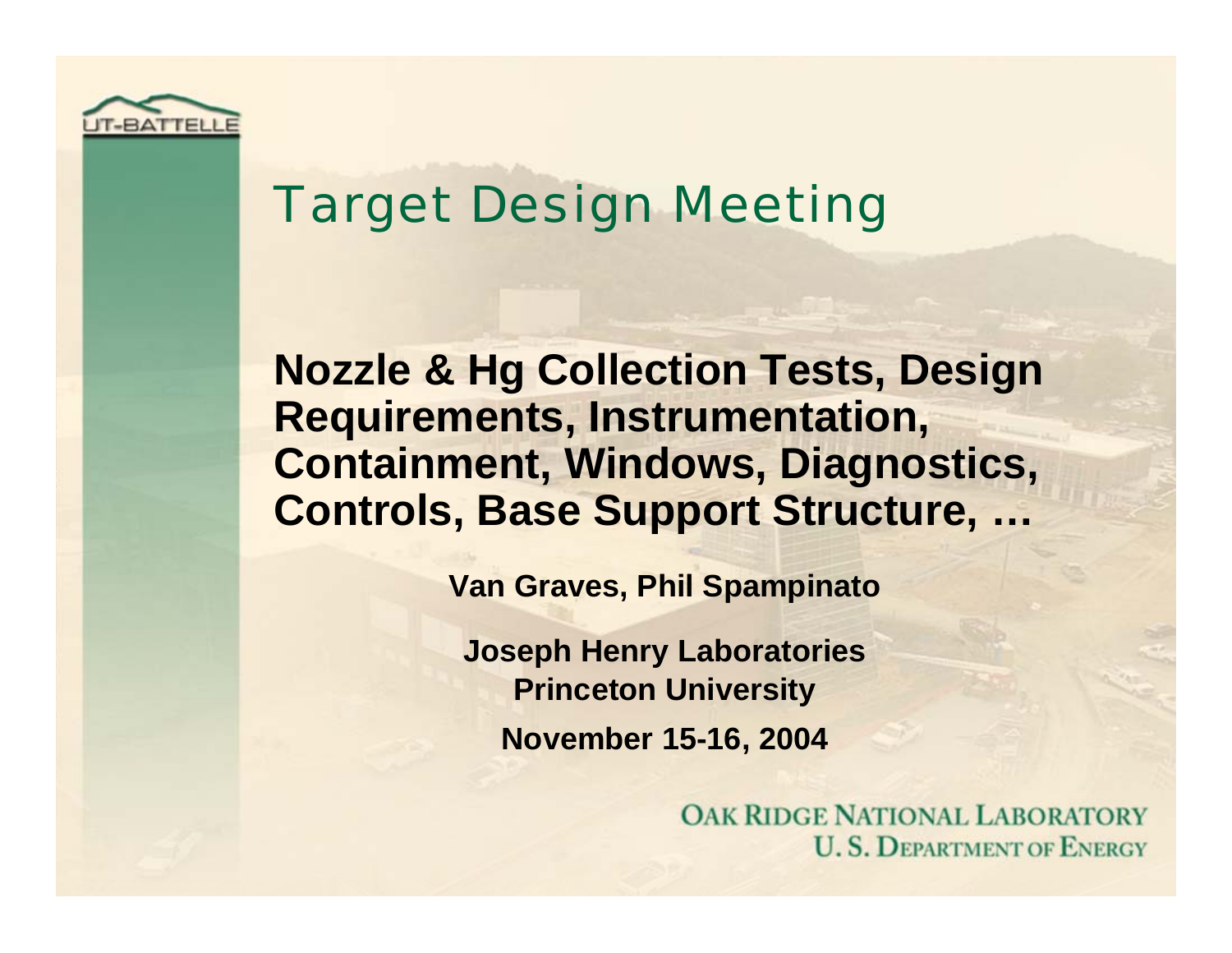## Topics/Issues For Discussion

- **Need an interpretation of the requirements in ISO 2919, Table 2, Class 2**
	- −**Temperature: -400C to 800C**
	- **External pressure: 25 kPa (4 psi) to atmospheric**
	- −**Impact: 50 grams from 1 meter**
	- − **Vibration: 3 X @ 10 minutes; 25-500 Hz @ 49 m/s2**
	- **Puncture: 1 gram from 1 meter**
- **Position of the nozzle relative to the PB line**
	- **Can the jet be above the PB line with a 60-cm interaction length?**
	- **Must the jet have a 100 mrad angle with the B-axis?**

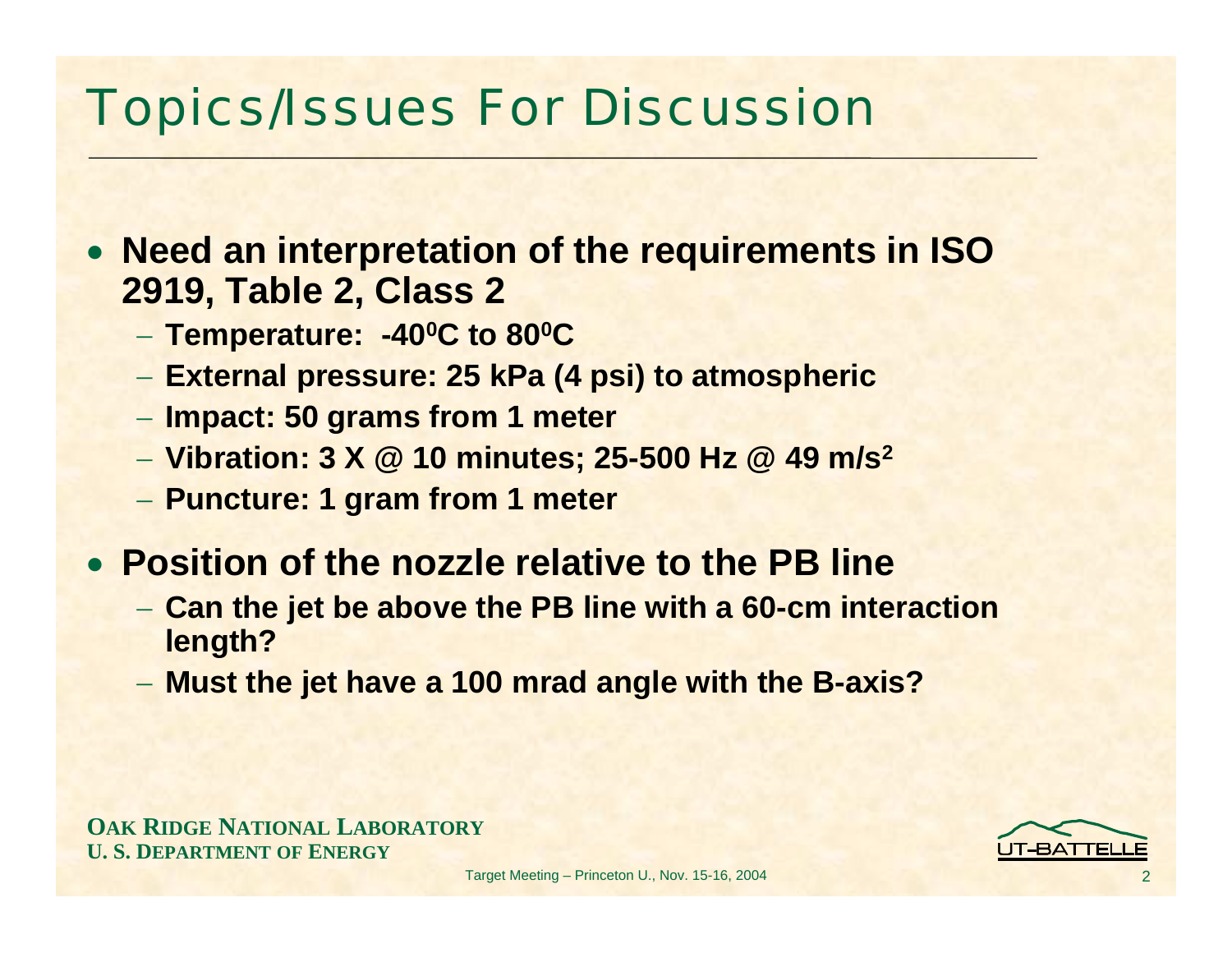## • **Containment (air activation)**

− **air atmosphere in the primary and secondary containments, not He in the solenoid bore (~0.3 <sup>m</sup><sup>3</sup> of air)**

#### • **Stray magnetic fields**

- − **Can the base support structure be carbon steel?**
- − **Will the motor/magnet operate properly in modest fields, for example**
	- **impeller at 1750 rpm in a ~0.1 T field (#3 in next slide)**

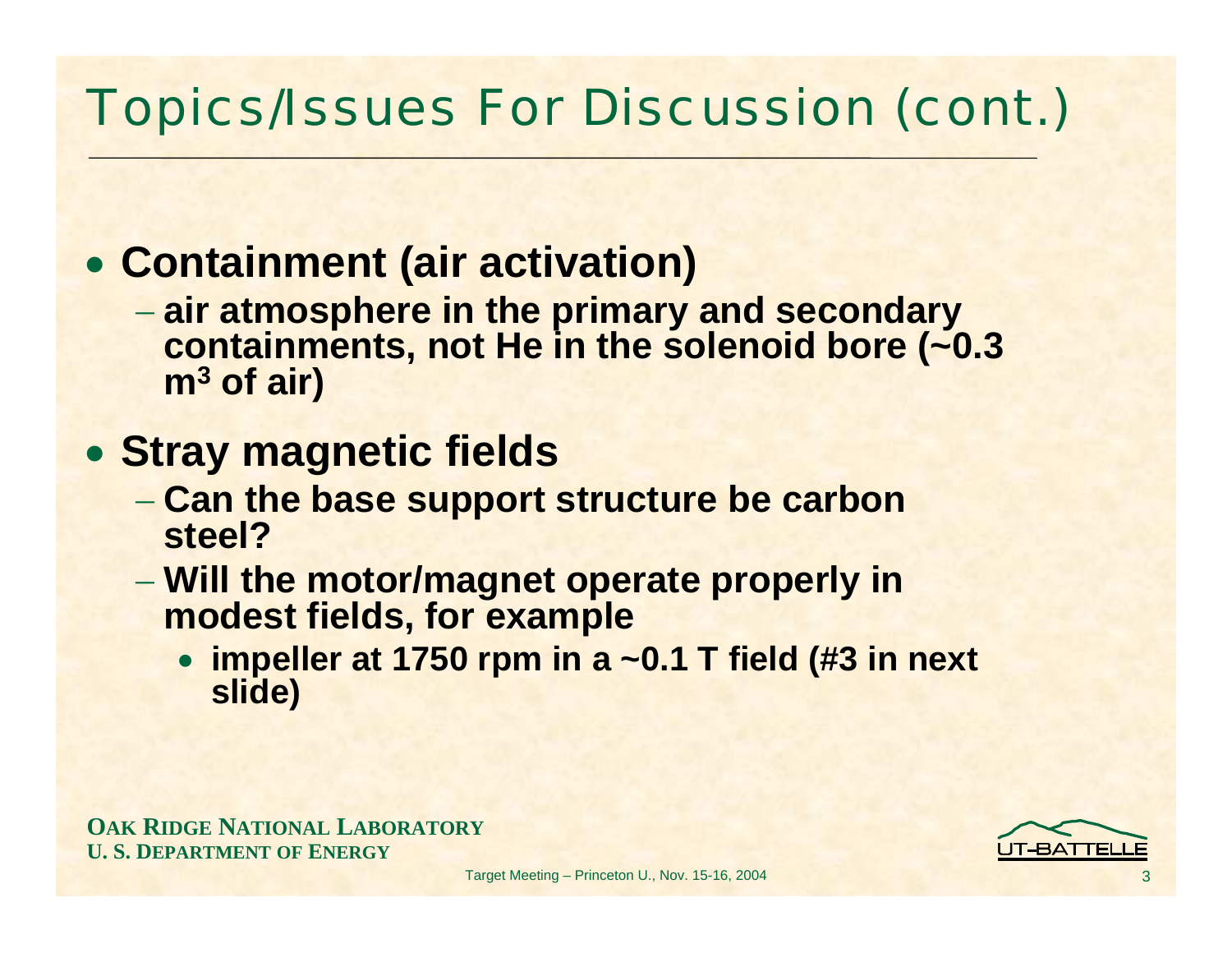

Target Meeting – Princeton U., Nov. 15-16, 2004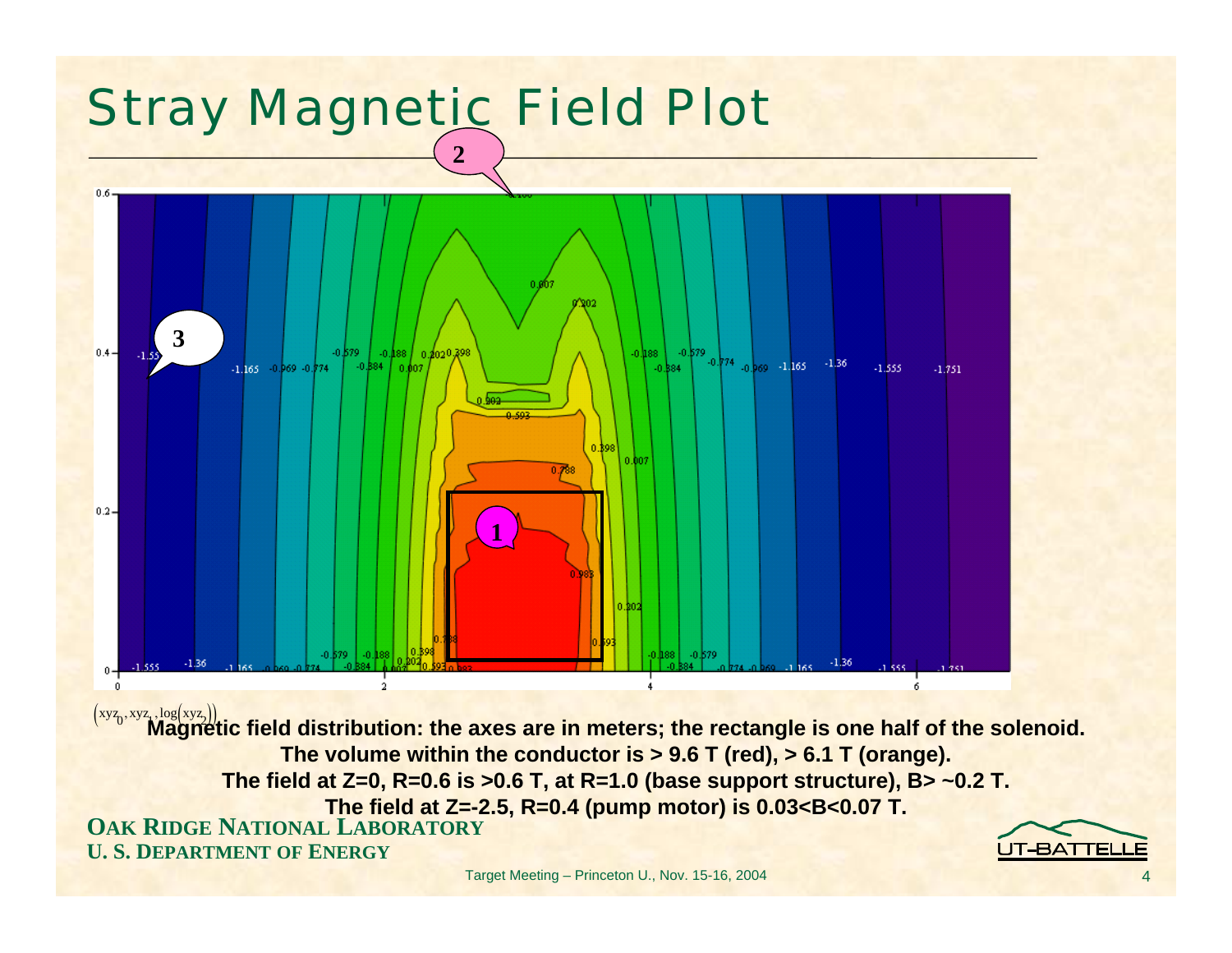- **Can the G-10 cylinder support the target insert tube and the contained Hg?**
- **What are the dimensional tolerances for the tube?**
- **Diagnostic windows**
	- **Viewing locations: how many and where?**

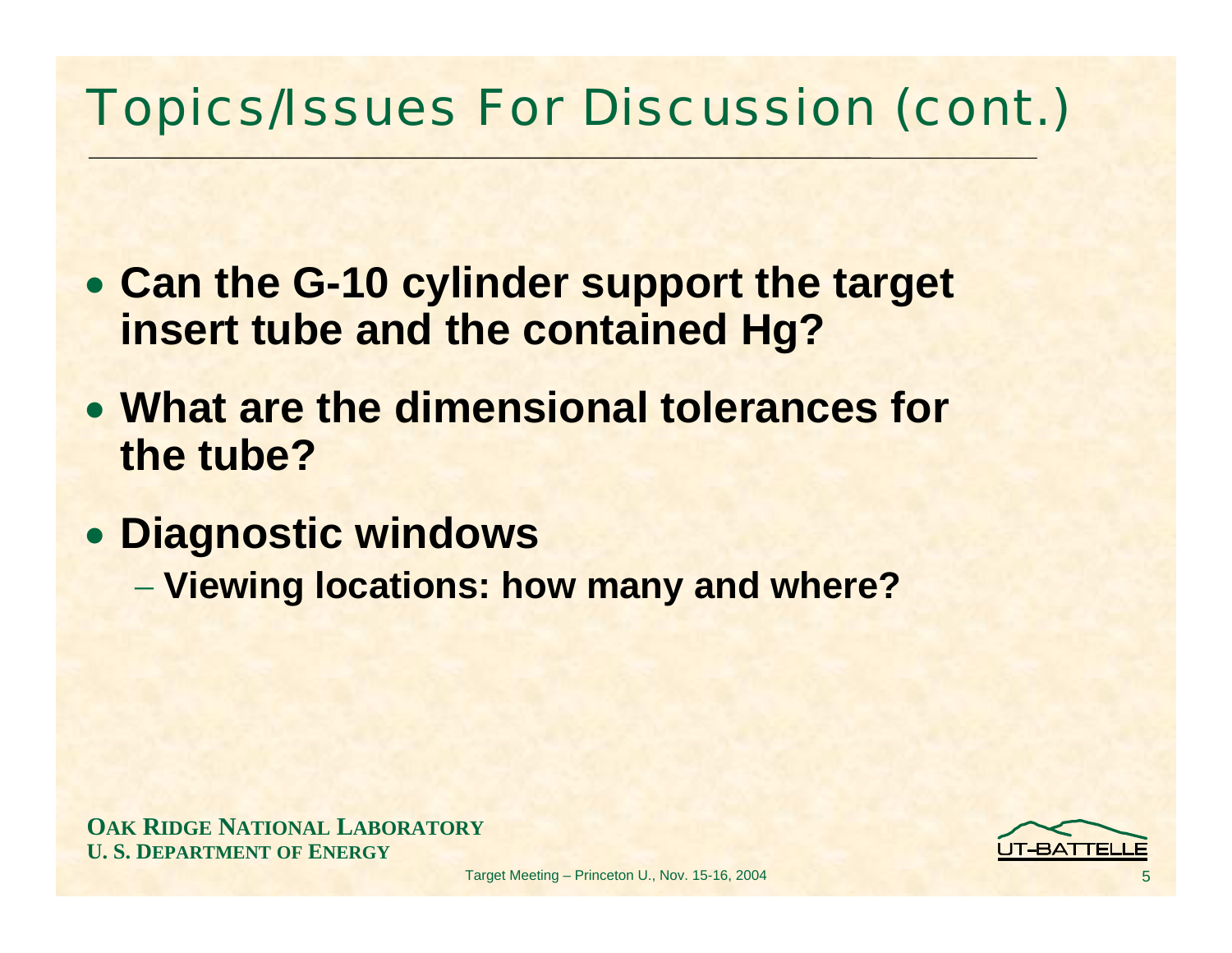#### • **Assembly/Installation**

− **Need for fiducials (optical targets) on the solenoid and the target system for precise alignment of target, magnet, and beam line**

## • **Installation at CERN**

- − **What are the constraints for lowering components into the tunnel area**
- − **What is the maximum "foot print" for maneuvering components into the TT2A tunnel**
- −**Control room layout**
- − **Others …**

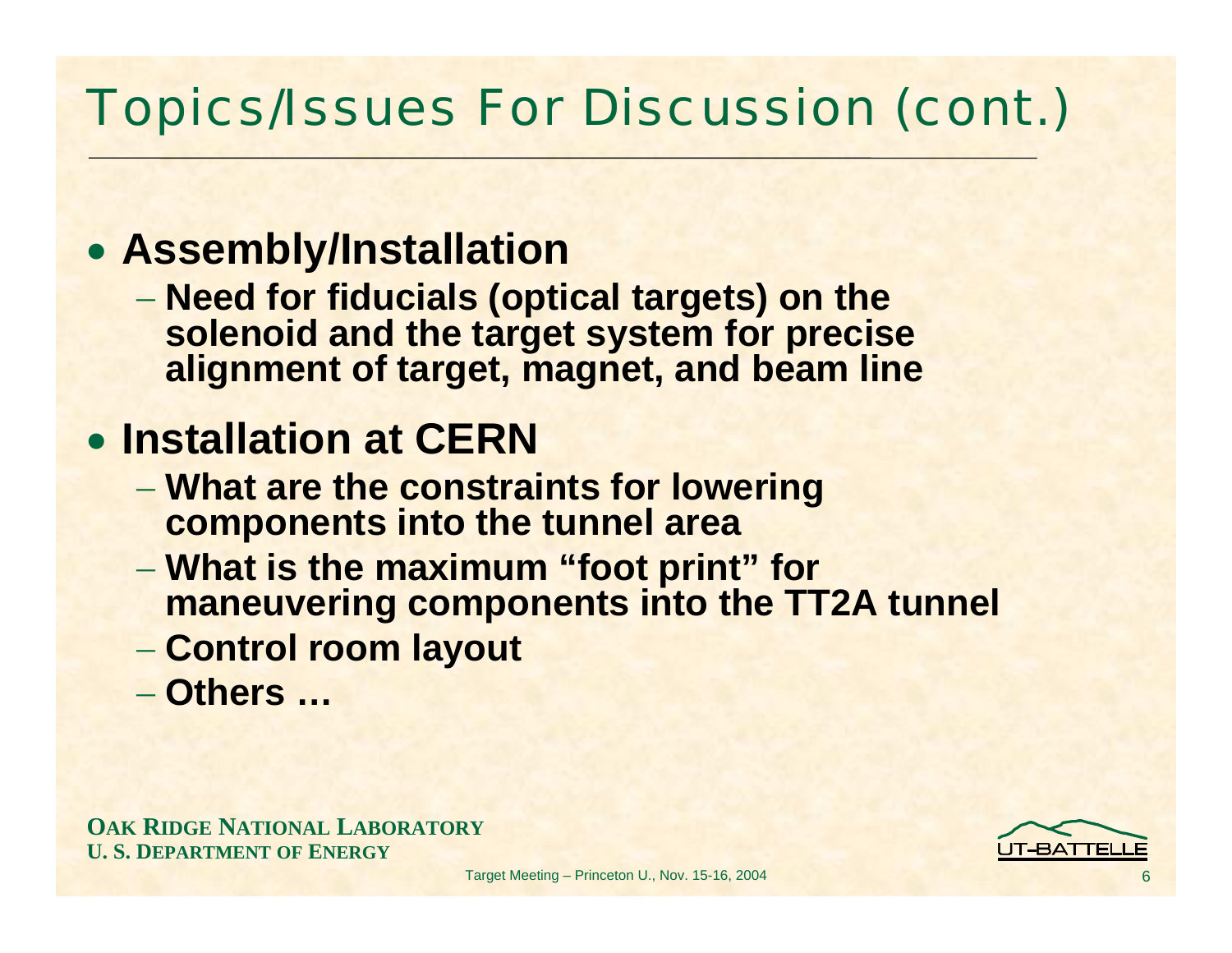#### • **Hg Target System Instrumentation:**

- − **Vapor monitor in secondary containment, 5 minute sampling rate; remote readout (Jerome)**
- − **Flow meter (venturi ??) to monitor velocity in supply tube; remote readout**
- − **Temperature to monitor sump tank; remote readout**
- − **Level sensor to monitor sump tank; remote readout**

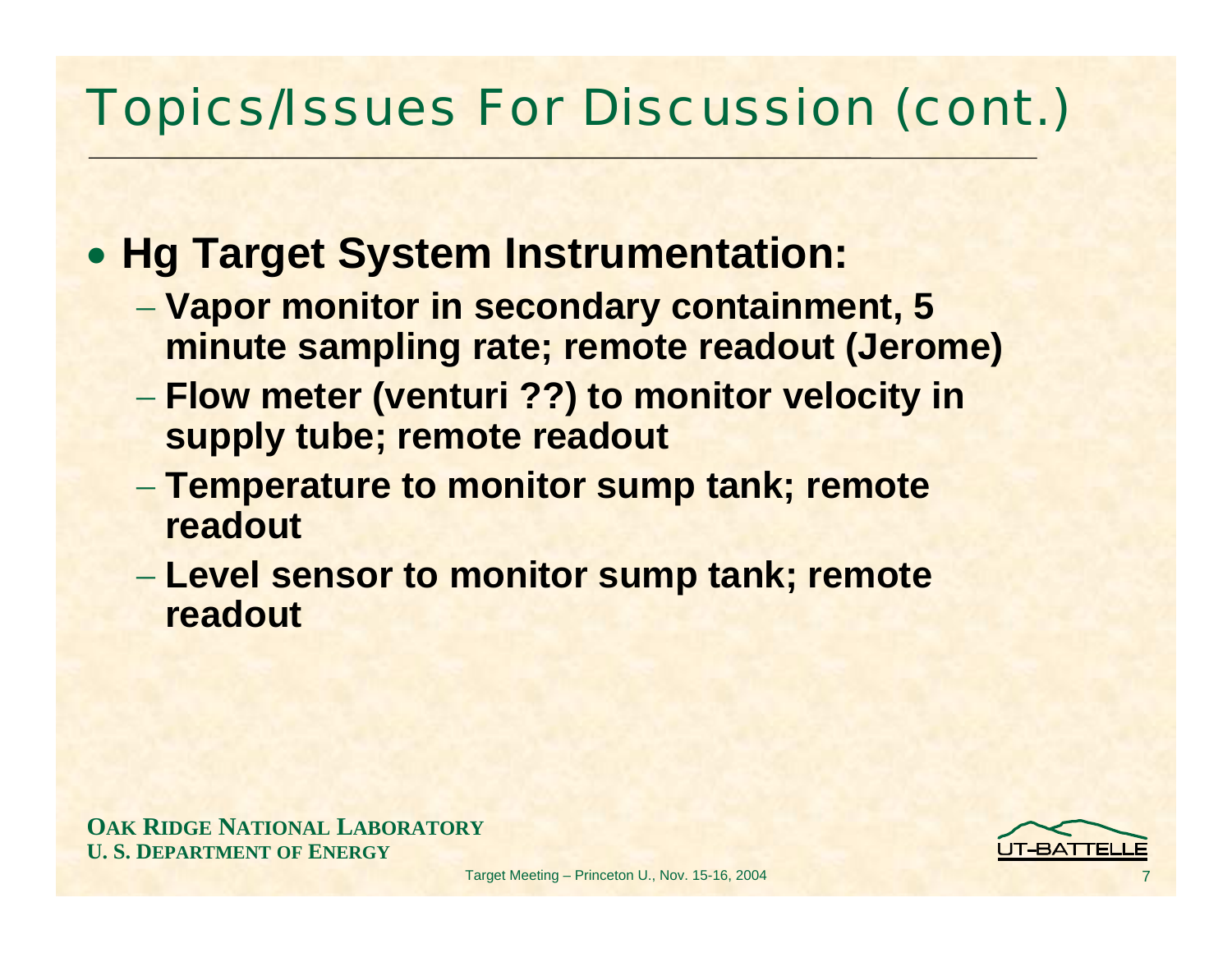#### • **Electrical Requirements**

- − **3-Phase, 460 VAC/90 A, 5060 Hz for the pump drive motor**
- − **Variable frequency drive, manual or computer controlled**
	- **Interfaces with solenoid control system and proton beam control system**
	- **Emergency shut off coupled to PB line emergency shutoff, as well as manual override**

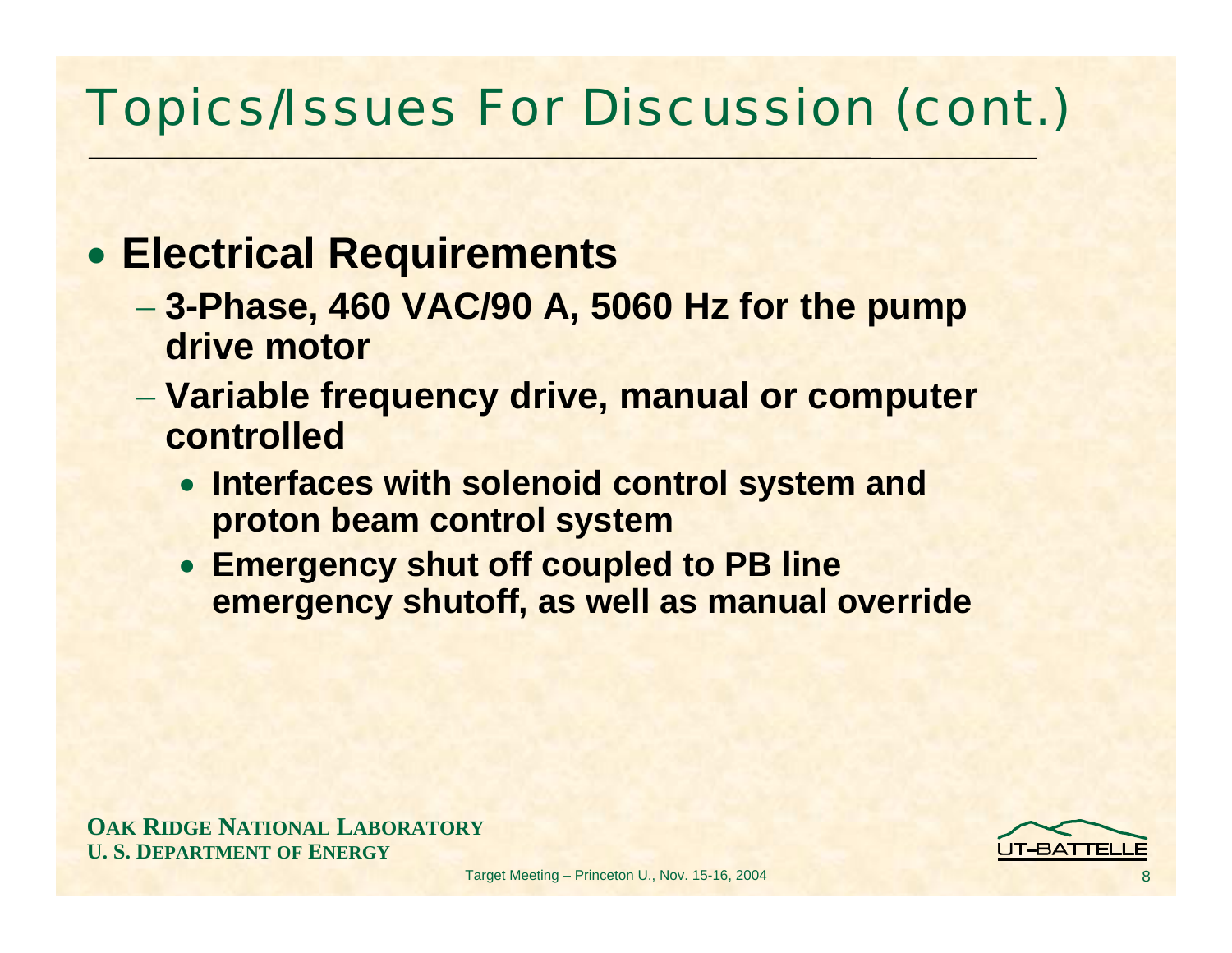# Hg Target Operating Scenario

#### **Preliminary Hg Target System Normal Operating Scenario**

| Time (sec.)   | <b>Solenoid</b>                          | <b>Target</b>             | <b>Proton Beam</b>  |
|---------------|------------------------------------------|---------------------------|---------------------|
| $0 - 30.0$    |                                          | <b>Ramp to 20</b><br>m/s  |                     |
| 30.0-39.5     | <b>Ramp to full</b><br>current           | <b>Maintain 20</b><br>m/s |                     |
| 39.5-40.5     | <b>Maintain full</b><br>current          | <b>Maintain 20</b><br>m/s | <b>24 GeV, 1 MW</b> |
| $40.5 - 41.0$ | <b>Begin de-</b><br>energizing           | <b>Shut down</b><br>pump  |                     |
| $41.0 - 45.0$ | De-energize to<br>zero                   |                           |                     |
| 45.0-1800.0   | <b>Cool down to</b><br>$\sim 80^\circ K$ | <b>Stand by</b>           | <b>Stand by</b>     |

**OAK RIDGE NATIONAL LABORATORY U. S. DEPARTMENT OF ENERGY**



Target Meeting – Princeton U., Nov. 15-16, 2004